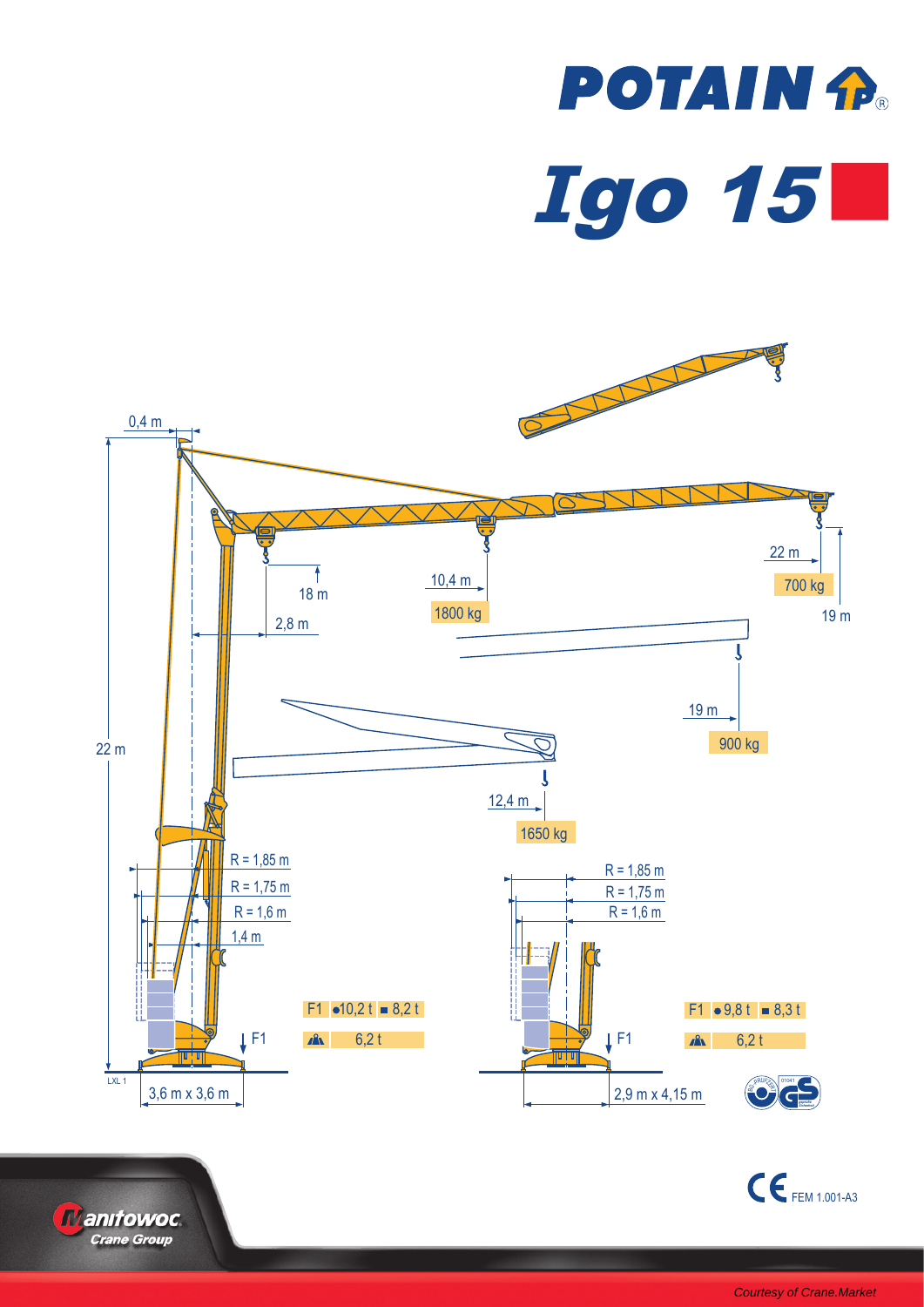| <b>Courbes de</b><br>charges<br>Lastkurven<br><b>Load diagrams</b><br><b>Curvas de</b><br>cargas<br>Curve di carico | March 1980       |     |   |      |         |     |  |      | <b>POLI</b><br>VVVVV |      |      |      |      |      |      |     |     |     |     |        |   |
|---------------------------------------------------------------------------------------------------------------------|------------------|-----|---|------|---------|-----|--|------|----------------------|------|------|------|------|------|------|-----|-----|-----|-----|--------|---|
| Curva de cargas $22 m$                                                                                              |                  | 2,8 | ► | 11,6 | 12,4    | m   |  | 10,4 | 11                   | 12   | 13   | 14   | 15   | 16   | 17   | 18  | 19  | 20  | 21  | 22     | m |
| LXL <sub>1</sub>                                                                                                    | $\sqrt{\sqrt{}}$ |     |   | 1800 | 1650 kg |     |  | 1800 | 1680                 | 1505 | 1360 | 1240 | 1135 | 1045 | 970  | 905 | 845 | 790 | 745 | 700 kg |   |
|                                                                                                                     | 19 <sub>m</sub>  | 2,8 | ► | 11,6 | 12,4    | m   |  | 10.9 | -11                  | 12   | 13   | 14   | 15   | 16   | 17   | 18  | 19  | m   |     |        |   |
|                                                                                                                     | $\sqrt{N}$       |     |   | 1800 | 1650    | ∣kg |  | 1800 | 1780                 | 1595 | 1445 | 1315 | 1210 | 1115 | 1035 | 965 | 900 | kg  |     |        |   |





## **Igo15**

### **F D GB E I P** Carro distribuidor  $\mathbf{A}$ Chariot distributeur Verfahrbare Laufkatze Traversing trolley Reaktionskräfte in Betrieb Réactions en service Reactions in service Reacciones en servicio  $\bullet$ Réactions hors service × Reaktionskräfte außer Betrieb Reactions out of service  $\mathbf{A}$ Ohne Last, Ballast (und Without load, ballast (or A vide sans lest (ni train de transport) avec flèche et hauteur maximum. Transportachse), mit Maximalausleger und Maximalhöhe. transport axles), with maximum jib and maximum height.

Carrellino distributore Reazioni in servizio

massima.

A vuoto, senza zavorra (ne

Reacciones fuera de servicio Reazioni fuori servizio

Sin carga, sin lastre, (ni tren de transporte), flecha y altura máxima. assali di trasporto) con braccio massimo e altezza

# **POTAIN P.**

Carro distribuidor Reacções em serviço Reacções fora de serviço

Sem carga (nem trem de transporte)- sem lastro com lança e altura máximas.

### [Courtesy of Crane.Market](https://crane.market)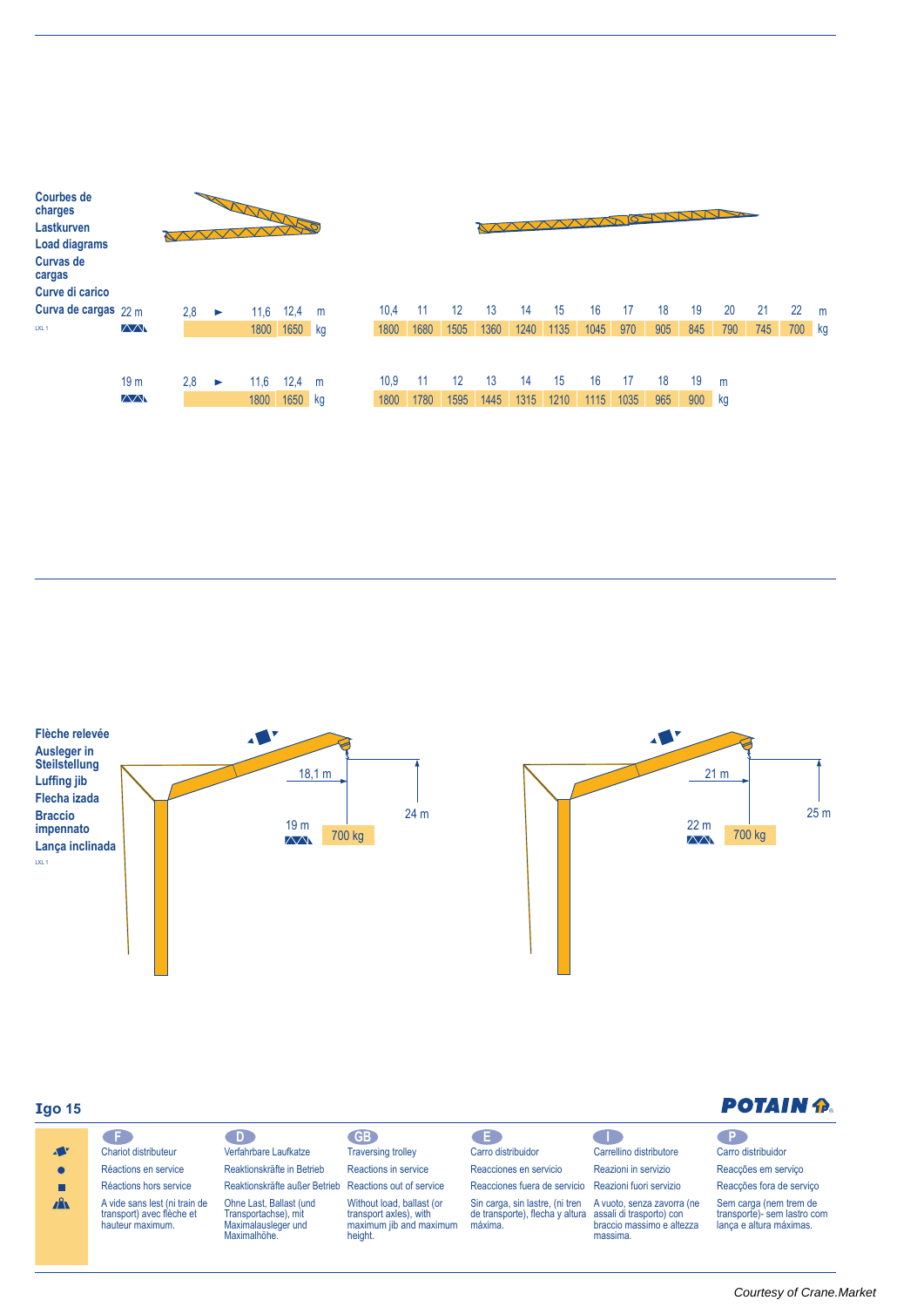**Mécanismes Antriebe Mechanisms Mecanismos Meccanismi Mecanismos**  $LXL<sub>2</sub>$ 

|                |                                 |                                                              |                     | $\overline{\mathbf{A}}$ |                                                          | 7. ST         |     | 一                          | $ch - PS$<br>hp | kW  |  |  |
|----------------|---------------------------------|--------------------------------------------------------------|---------------------|-------------------------|----------------------------------------------------------|---------------|-----|----------------------------|-----------------|-----|--|--|
|                | <b>8 LVF 9</b><br><b>Optima</b> | $\overline{\tau}$<br>230 V                                   | m/min               | 13.5<br>$+3.5$          | 17                                                       | $+16$         | 18  | $+36$                      | 3,3             | 2,4 |  |  |
|                |                                 | $\vert$ 1<br>20A                                             | kg                  | 1800                    |                                                          | 1800          |     | 700                        |                 |     |  |  |
| ▲              |                                 | $\overline{\phantom{a}}$<br>230 V                            | m/min               | 13.5<br>$+3,5$          | 11                                                       | $+16$         |     | 125<br>$+36$               |                 | 3,8 |  |  |
|                |                                 | $\vert 2 \vert$<br>32 A                                      | kg                  | 1800                    |                                                          | 1800          | 700 |                            | 5.2             |     |  |  |
|                |                                 | 400 V 3                                                      | m/min               | 13.5                    |                                                          | $\ddagger$ 16 |     | $\textbf{\textsterling}36$ |                 | 5,5 |  |  |
|                |                                 |                                                              | kg                  | 1800                    |                                                          | 1800          |     | 700                        |                 |     |  |  |
| $\blacksquare$ | m/min<br><b>1 DVF 4</b>         |                                                              |                     |                         | $14 - 28$                                                |               |     |                            |                 |     |  |  |
| $\bigodot$     | <b>RVF 20</b>                   |                                                              | tr/min U/min<br>rpm | $0 \rightarrow 1$       |                                                          |               |     |                            | 1,5             | 1,1 |  |  |
|                | <b>CEI 38</b>                   | $\blacktriangleleft$                                         | <b>IEC 38</b>       |                         | <b>kVA</b>                                               |               |     |                            |                 |     |  |  |
|                |                                 | 230 V(+6% -10%) 50 Hz $\rightarrow$<br>400 V(+6% -10%) 50 Hz |                     |                         | 230 V 20 A: 4,6 kVA 230 V 32 A: 7,4 kVA<br>400 V: 11 kVA |               |     |                            |                 |     |  |  |